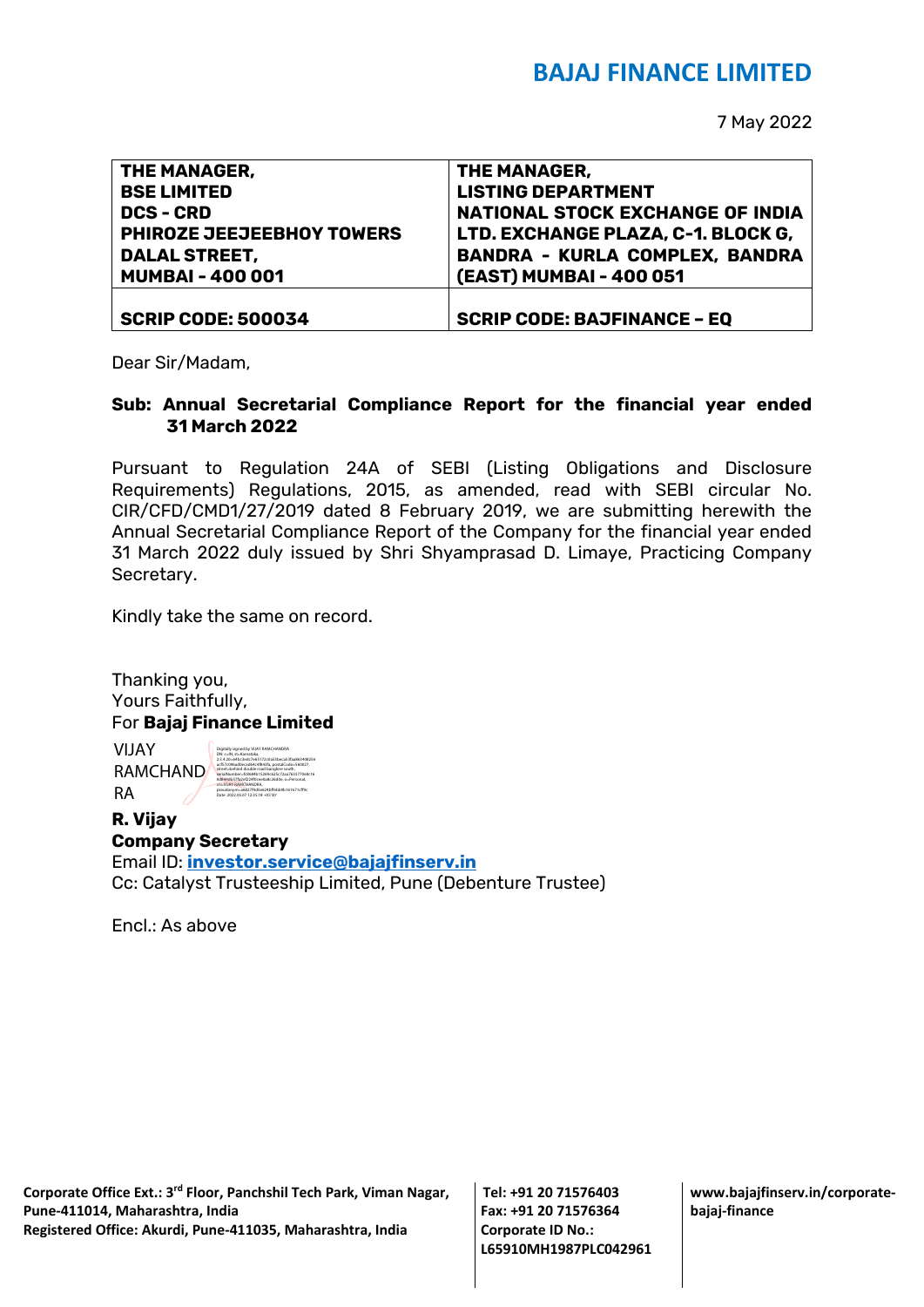#### SECRETARIAL COMPLIANCE REPORT

#### for the year ended  $31<sup>st</sup>$  March, 2022

## Bajaj Finance Limited (CIN: L65910MH1987PLC042961)

I, Shyamprasad D. Limaye, Practising Company secretary have examined, subject to limitation of physical interaction and verification of records caused by Covid 19 Pandemic;

- (a) all the documents and records made available to me by Bajaj Finance Limited ("the listed entity"), and explanation provided by the listed entity,
- (b) the filings / submissions made by the listed entity to the stock exchanges,
- ( c) website of the listed entity,
- ( d) any other document/ filing, as may be relevant, which has been relied upon to make this certification,

for the year ended  $31<sup>st</sup>$  March, 2022 in respect of compliance with the provisions of:

- 1) the Securities Contracts (Regulation) Act, 1956 ("SCRA"), rules made thereunder and the Regulations, circulars, guidelines issued thereunder by the Securities and Exchange Board of India ("SEBI");
- 2) the Securities and Exchange Board of India Act, 1992 ("SEBI Act") and the Regulations, circulars, guidelines issued thereunder, including
	- (a) Securities and Exchange Board of India (Listing Obligations and Disclosure Requirements) Regulations, 2015,
	- (b) Securities and Exchange Board of India (Issue of Capital and Disclosure Requirements) Regulations, 2018,
	- (c) Securities and Exchange Board of India (Substantial Acquisition of Shares and Takeovers) Regulations, 2011.
	- (d) Securities and Exchange Board of India (Buyback of Securities) Regulations, 2018
	- (e) Securities and Exchange Board of India (Share Based Employee Benefits) Regulations, 2014.
	- (f) Securities and Exchange Board of India (Issue and Listing of Debt Securities) Regulations, 2008 and The Securities and Exchange Board of India (Issue and Listing of Non-Convertible Securities) Regulations, 2021;
	- (g) Securities and Exchange Board of India (Issue and Listing of Non- Convertible and Redeemable Preference Shares) Regulations,2013
	- (h) Securities and Exchange Board of India (Prohibition of Insider Trading) Regulations, 2015.